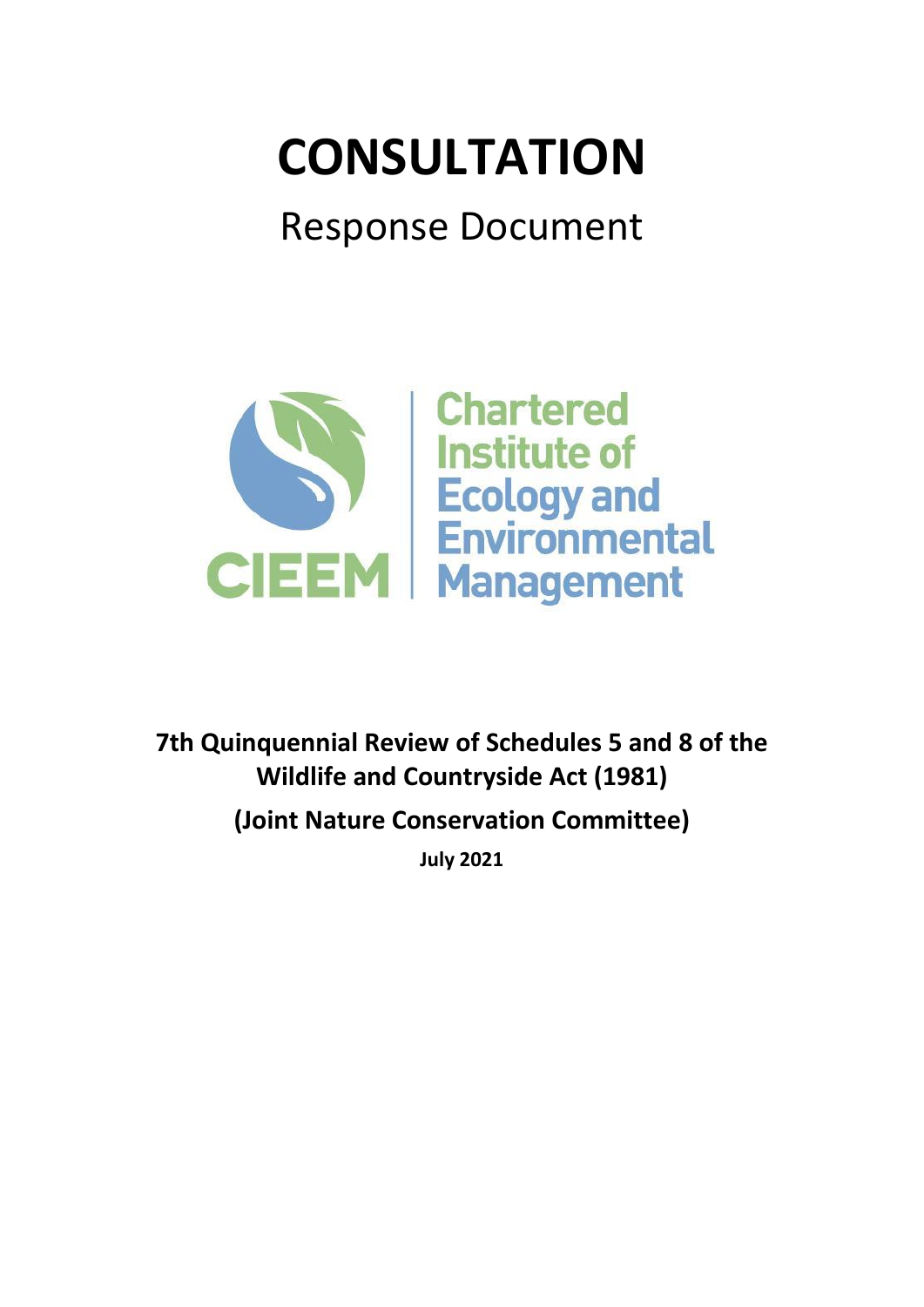### **Introduction to CIEEM**

The Chartered Institute of Ecology and Environmental Management (CIEEM), as the leading membership organisation supporting professional ecologists and environmental managers in the United Kingdom and Ireland, welcomes the opportunity to comment on this consultation.

CIEEM was established in 1991 and has over 6,000 members drawn from local authorities, government agencies, industry, environmental consultancy, teaching/research, and voluntary environmental organisations. The Chartered Institute has led the way in defining and raising the standards of ecological and environmental management practice with regard to biodiversity protection and enhancement. It promotes knowledge sharing through events and publications, skills development through its comprehensive training and development programme and best practice through the dissemination of technical guidance for the profession and related disciplines.

CIEEM is a member of:

- Scottish Environment Link
- Northern Ireland Environment Link
- Wales Environment Link
- Wildlife and Countryside Link
- Environmental Policy Forum
- IUCN The World Conservation Union
- Professional Associations Research Network
- Society for the Environment
- Greener UK
- Irish Forum on Natural Capital (working group member)
- National Biodiversity Forum (Ireland)
- The Environmental Science Association of Ireland

#### **Chartered Institute of Ecology and Environmental Management**

Chartered Institute of Ecology and Environmental Management Grosvenor Court, Ampfield Hill, Ampfield, Romsey, SO51 9BD 01962868626 | [enquiries@cieem.net](mailto:enquiries@cieem.net) | [www.cieem.net](http://www.cieem.net/)

Company Number: RC000861 | Registered Charity (England and Wales): 1189915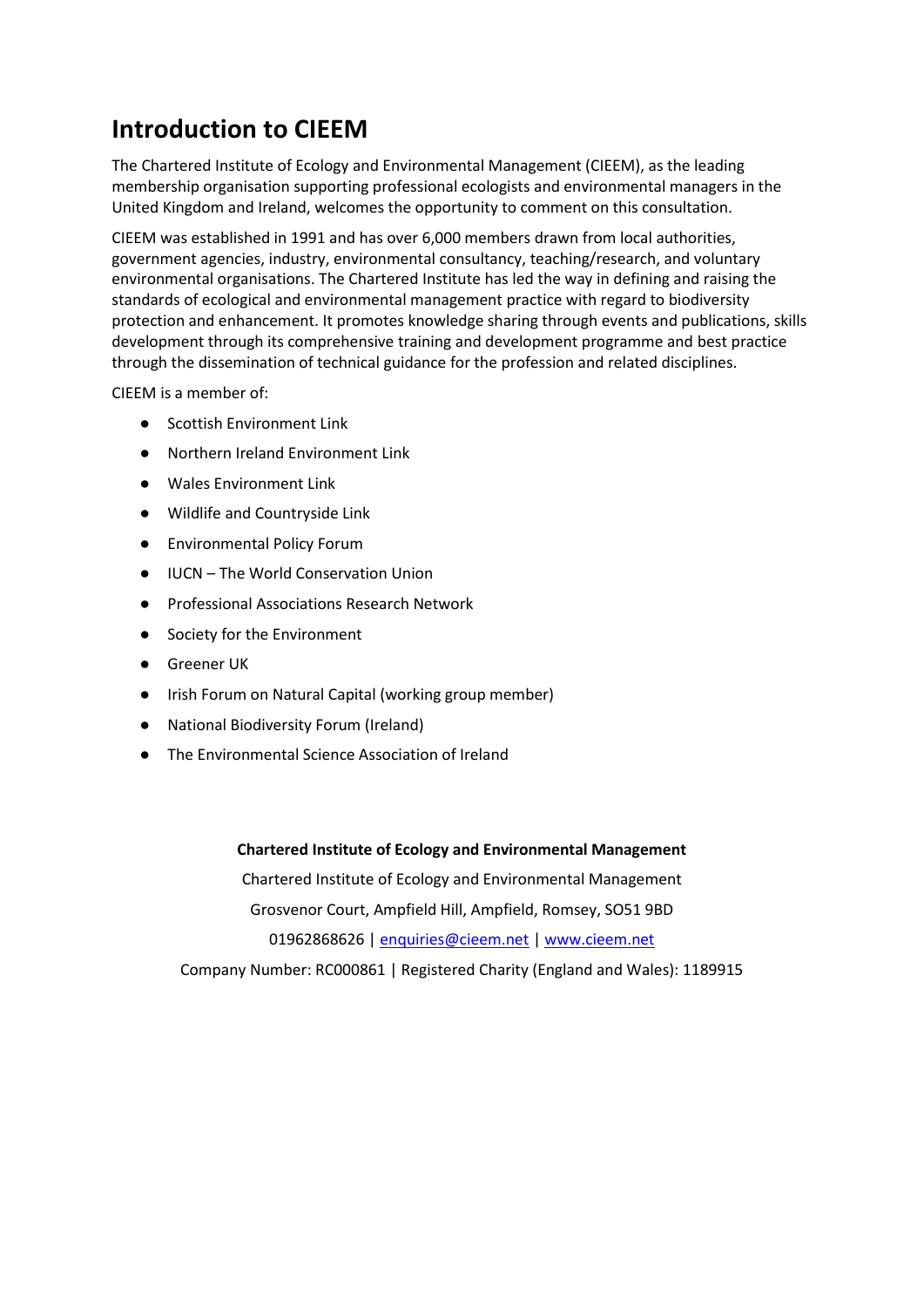### **CIEEM Response**

#### **1. General Comments**

- a. We welcome the opportunity to participate in this review and we would be happy to provide further information on our comments. Please contact Jason Reeves (CIEEM Head of Policy and Communications) at [JasonReeves@cieem.net](mailto:JasonReeves@cieem.net) with any queries.
- b. We are very disappointed in the short timeframe for providing comments on the review and are concerned that such an important consultation was launched with such limited publicity and promotion to potential consultees.
- c. Similarly, we are concerned that the consultation asks for comment and evidence only on the addition or removal of species when the most significant proposal for change is the criteria used for selection of species.

#### **2. Introducing New Selection Criteria**

- a. Whilst current nature protection measures are not perfect, and we are certainly not against review and improvement, the proposed new selection criteria seem ill thoughtthrough and unevidenced.
- b. Under the new criteria, Britain's statutory nature conservation bodies will only pursue scheduling of a species when an animal or plant is in danger of extinction in Great Britain (i.e. GB Red Listed species). Intervention at this stage is likely to be too late to save the species from extinction and support recovery. We should not be waiting for a species to be in danger of extinction before protecting it.
- c. Although European Protected Species are automatically proposed for listing on the schedules in England and Wales in *this* review, the overall direction of travel appears to be to move solely to species that are GB Red Listed (i.e. those facing imminent threat of extinction in Britain).
- d. The review suggests restricting protection to GB Red Listed species those facing imminent threat of extinction under *current* circumstances. Imminent threat means those classified under IUCN rules as nationally Endangered (E) or Critically Endangered (CR). GB nationally/regionally Least Concern (LC), Near Threatened (NT) and Vulnerable (VU) species will no longer be eligible. By definition, 'Vulnerable' (VU) species are those with an appreciable risk of extinction in the near future. The proposed approach suggests a shift to a high-risk strategy of allowing species to decline to the point of extinction before intervening to try and rescue them, rather than using a more sophisticated management strategy to prevent them reaching this point.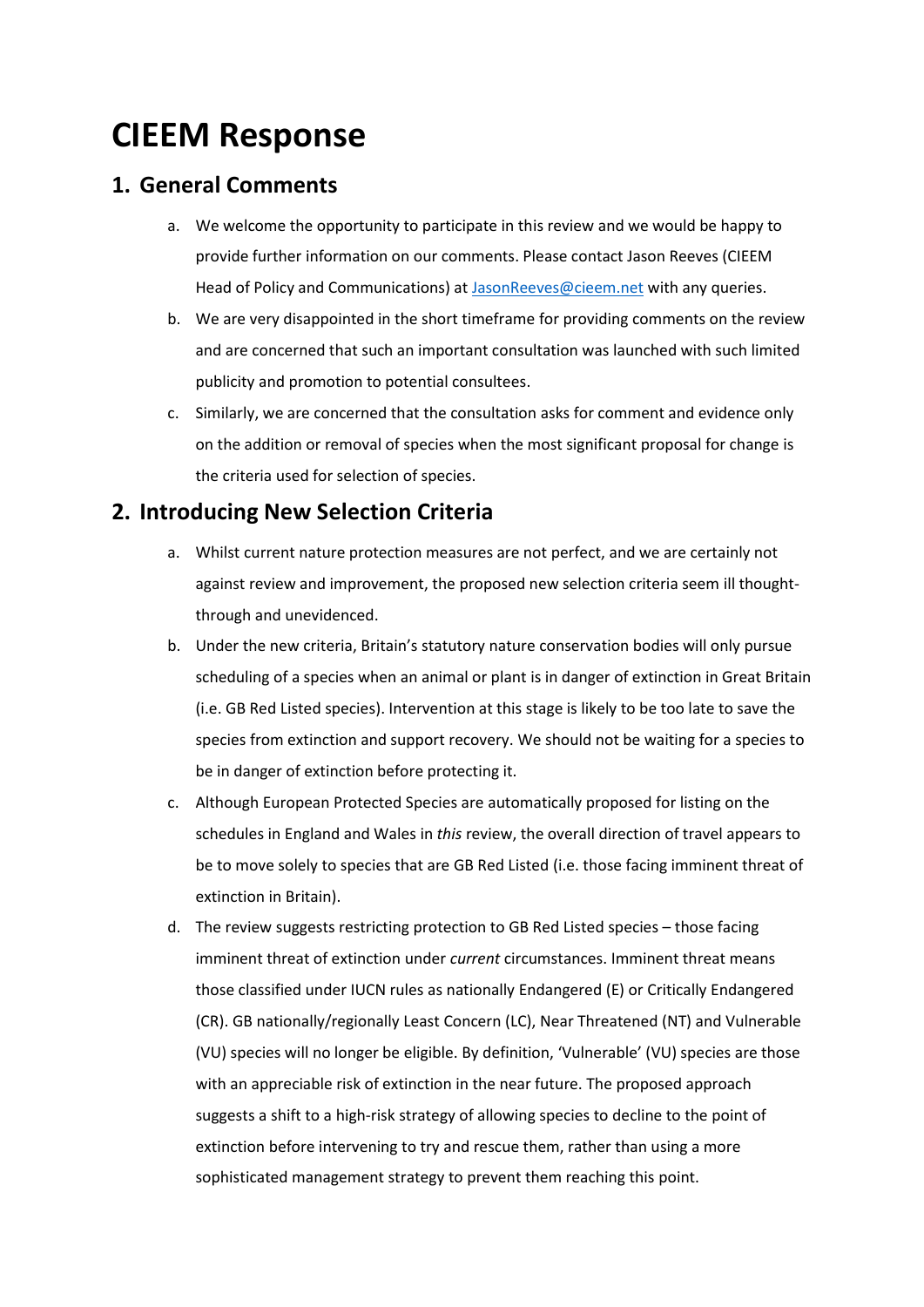- e. It is also extremely concerning to see that Data Deficient (DD) species are excluded, when this should trigger use of the precautionary principle.
- f. The IUCN Red List is a mechanism used principally to indicate global extinction risk, although the IUCN provides guidance for adapting the listing to regional and local situations. Red Listing is a helpful tool to identify species that are in need of intervention. However, its exclusive use to select and prioritise species for action is not what the Red List is intended for and the suggestion in the QQR7 for almost solely relying on Red Listing is inappropriate. IUCN guidance<sup>1</sup> specifically identifies automatic use of Red List categories in policy as an "inappropriate use".
- g. IUCN guidance explains that the category of threat simply provides an assessment of the extinction risk under *current* circumstances. This would mean that the implications of climate change and other human-induced pressures (that continue to grow) are only measured at their current impact levels.
- h. If this mechanism were to be adopted there would need to be regular survey and data collection for all species to keep the GB Red Lists up to date. Note that the IUCN update their global Red List at least twice a year. It is unclear how ongoing survey and evidence gathering would be resourced by governments to maintain the accurate information required.
- i. We also want to highlight that the Law Commission review of wildlife law<sup>2</sup> says that factors other than risk of extinction should be considered for species protection, such as the role of a species in an ecosystem.
- j. We note also that the review is unclear in its distinction between England and Wales and with Scotland. Beyond the reference to European Protected Species not being listed on the Scottish WCA Schedule 5 and being covered under the Habitats Regulations, the review information does not clarify current listings for Scotland. It is not at all clear from the document how governments will address the geographical variations in the Schedules. The accompanying spreadsheet of currently listed species covers only England and Wales. It is worth remembering that subnational regions have their own unique species.

#### **3. Comment on Specific Taxa Groups**

#### *a. Introduction*

<sup>1</sup> https://portals.iucn.org/library/sites/library/files/documents/Rep-2009-007.pdf

<sup>&</sup>lt;sup>2</sup> See 2.88 (https://s3-eu-west-2.amazonaws.com/lawcom-prod-storage-11jsxou24uy7q/uploads/2015/11/lc362\_wildlife\_vol-1.pdf)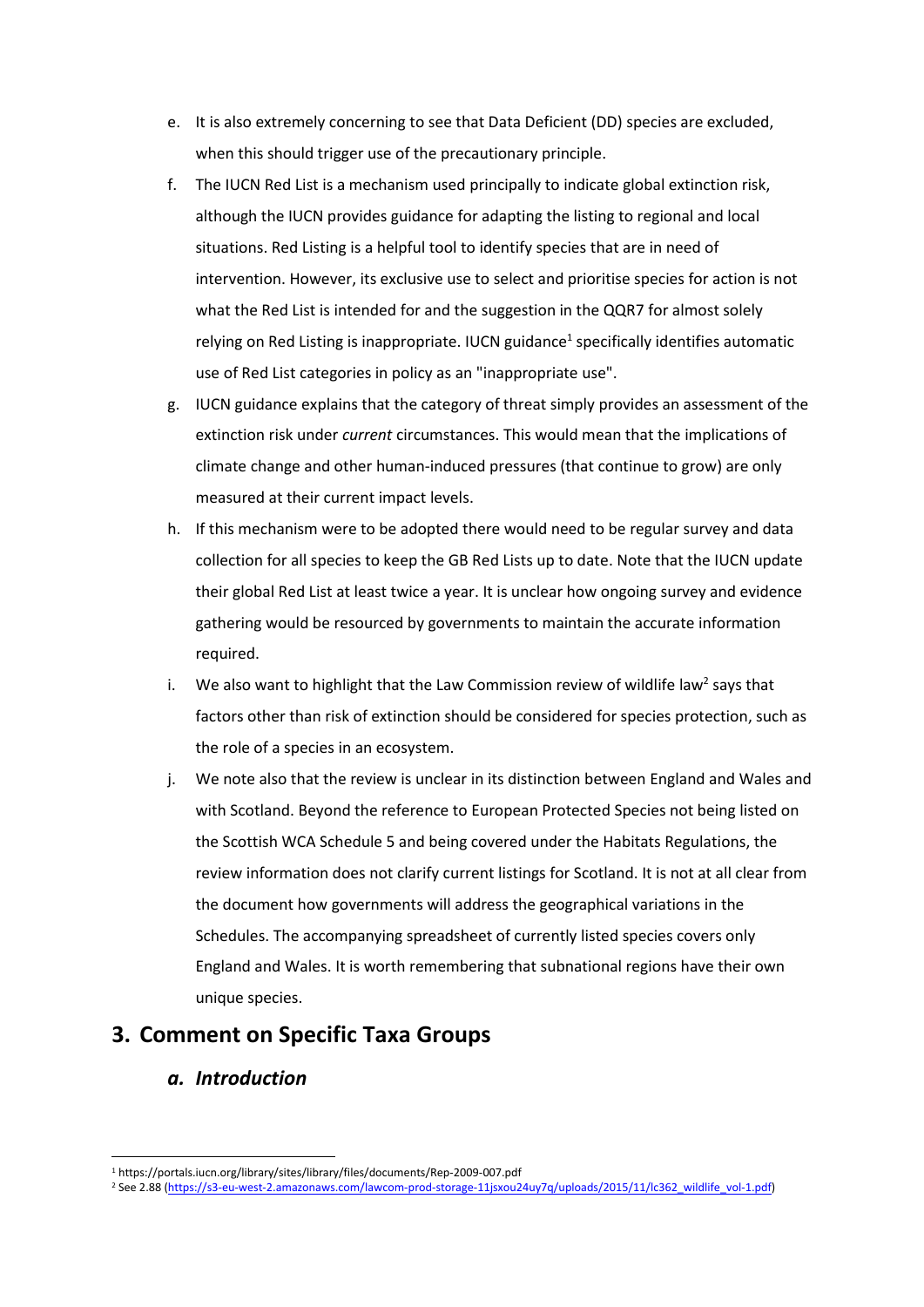- i. We are extremely concerned that the proposal to remove legal protection from species has not been accompanied by any evaluation of the impacts of de-listing. We know that we do not have good enough evidence for many of our species and, until we do, a precautionary approach must be used.
- ii. We do not know what impact unrestrained impacts (development without mitigation, persecution, etc.) will have on these species, thus, this action would be irresponsible and against the precautionary principle

#### *b. Reptiles*

- i. We note that under the proposed criteria, protection would be removed from the four widespread species of reptile (adder, common lizard, grass snake and slow worm). Some of these species – adder in particular – already appear to be locked into a significant decline that might be greatly exacerbated if, for example, developers no longer had to translocate them and provide new habitat, or if they were not protected from persecution by members of the public.
- ii. There is the potential for even the more widespread and common species, such as slow worm, to be killed in quite large numbers if their protection is removed. This could be devastating for their populations.

#### *c. Bats*

- i. Although transferred over in this review as European Protected Species, the new criteria would remove protection from all of the bat species currently on Annex II of the Habitats Directive (Bechstein's bat, barbastelle, greater and lesser horseshoe bats). In fact, only the mouse-eared and grey long-eared bats are classed as CR or E nationally, so all other bats would lose their current protection under the Wildlife and Countryside Act 1981 (WCA) if the GB Red List was used as the only criteria for protection.
- ii. We simply do not have sufficient data regarding the populations and habitat use for most bat species and thus cannot consider removing their protection without first understanding the impacts of de-listing.

#### *d. Other Mammals*

i. Under the new criteria the hedgehog (classed as VU) would not merit inclusion, despite strong arguments currently for it to be included for protection under the Conservation Regulations.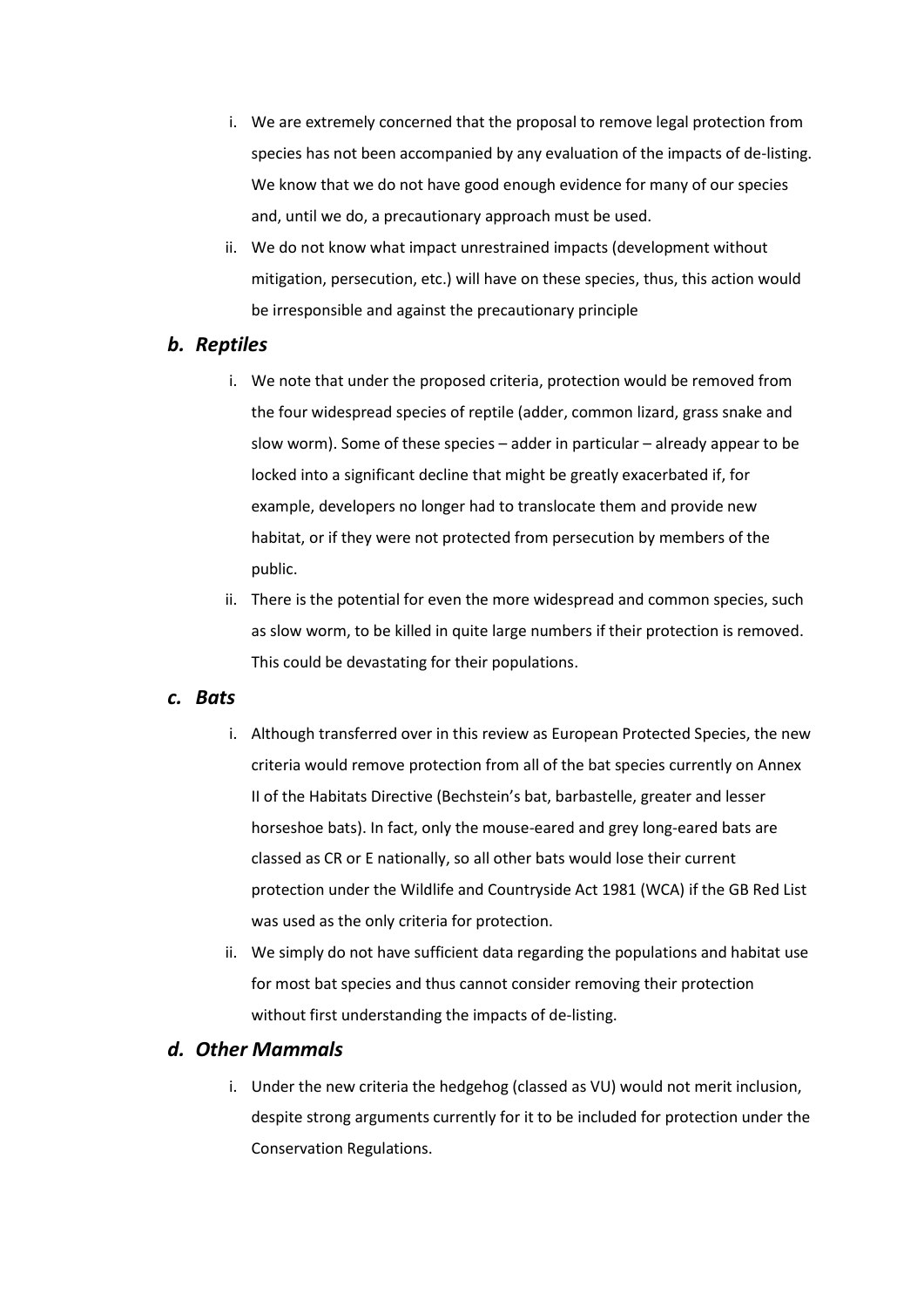- ii. Red squirrel could be de-listed, despite numerous threats to the species in Britain.
- iii. Pine marten (CR in England and Wales but not nationally), and mountain hares both persecuted species – could also be de-listed under the new criteria.
- iv. Harbour seals could also be de-listed despite being in decline. The potential impact of disturbance when hauled out and pupping would have unknown consequences on populations of both grey and harbour seals.

#### **4. Reasoning for the New Selection Criteria**

- a. We are concerned that this proposed change to the criteria is being seen as an easy fix by governments to facilitate development. We are not against change and the current system is by no means perfect, but species protection policy should be first and foremost about protecting and restoring nature – as stated in government policy.
- b. In our view it would be a mistake to assume that the proposed criteria are likely to result in developments going ahead more quickly or with fewer delays. If the intention is to make development more streamlined, there are other ways to achieve this. Engineering detailed design and other environmental mitigation can run alongside ecological mitigation works, and it has already been shown that the planning system and environmental mitigation works are not delaying release of land for housing. Similarly, when ecological advice is sought at the appropriate stage (i.e. at project conception) any such delay is minimised. Quite apart from such factors, it is simply not acceptable to remove current protections merely to facilitate development.

#### **5. Interacting with Other Policy**

- a. It is unclear how the new selection criteria would align with other policy and legislation, such as Biodiversity Net Gain, which could potentially be completely undermined because it will result in much lower baselines.
- b. It is also unclear how the new selection criteria would align with international conventions obliging the UK to protect and restore nature (e.g. Bern and Biodiversity conventions). Specifically, the Bern Convention requires signatories to give particular attention to Vulnerable and Endangered species (contrary to the review suggestion of only using Critically Endangered and Endangered). The UK will still need to comply with its international obligations.
- c. The new criteria would result in fewer species, with less protection, in fewer places. Species diversity is key in ensuring habitat stability, maintenance and condition. Habitat diversity is one of the key factors in resilience to climate change, so this policy is likely to